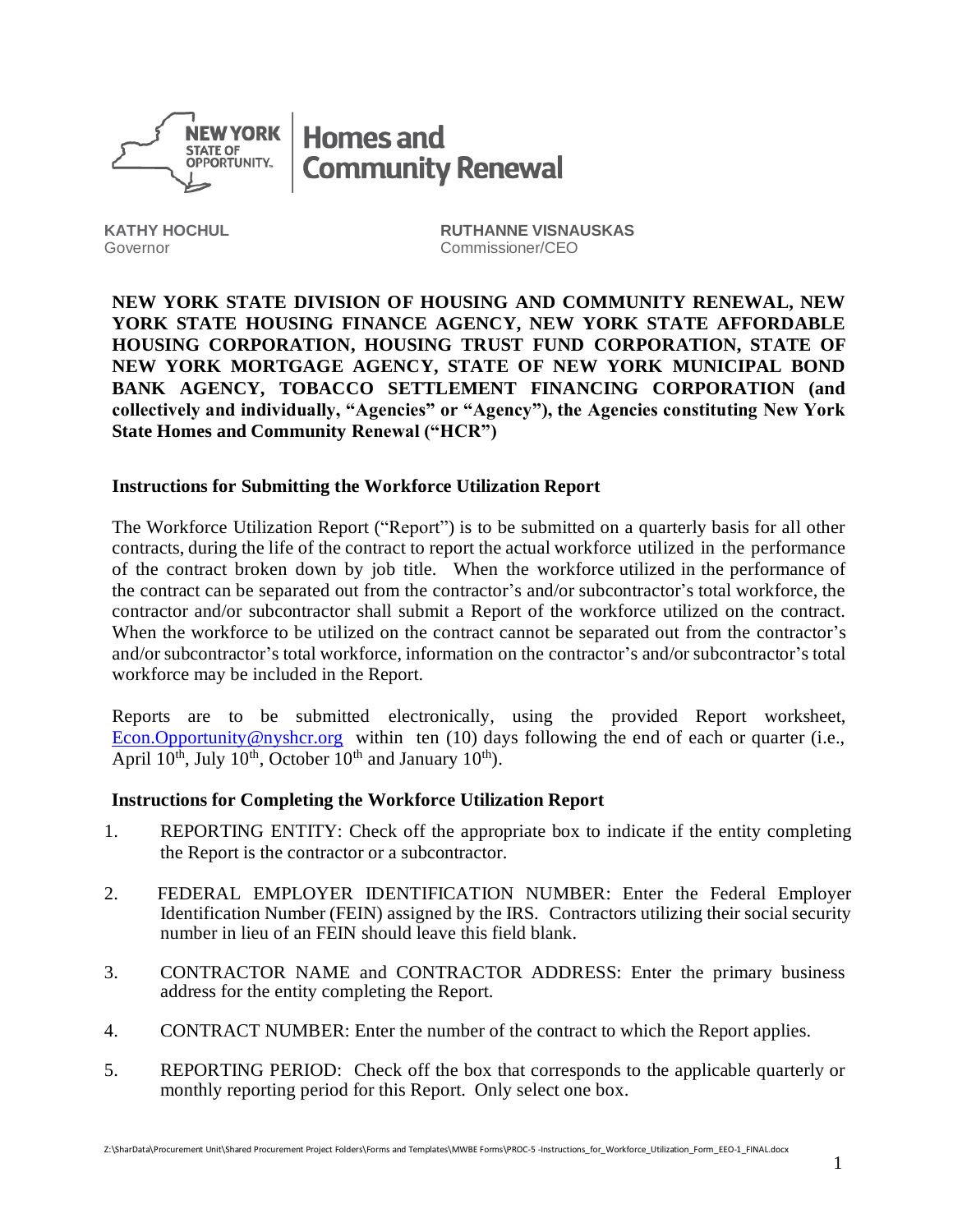- 6. WORKFORCE IDENTIFIED IN REPORT: Check off the appropriate box to indicate if the workforce being reported is just for the contract or the contractor's or subcontractor's total workforce.
- 7. OCCUPATION CLASSIFICATIONS and SOC JOB TITLE: Select the occupation classification and job title that best describes each group of employees performing work on the Agency(ies) contract under columns A and B.
- 8. EEO JOB TITLE and SOC CODE: These fields will populate automatically based upon the Occupation Classifications and SOC Job Titles selected. Do not modify the results generated in these fields.
- 9. NUMBER OF EMPLOYEES and NUMBER OF HOURS: Enter the number of employees and total number of hours worked by such employees for each job title under the columns corresponding to the gender and racial/ethnic groups with which the employees most closely identify.
- 10. TOTAL GROSS WAGES: [**TO BE REPORTED QUARTERLY]** Enter the total gross wages paid to all employees for each job code, and each gender and racial/ethnic group, identified in the Report. Contractors and subcontractors should report only gross wages for work on the contract paid to employees during the period covered by the Report. "Gross wages" are those reported by employers to employees on their wage statements. Gross wages are defined more specifically by 20 NYCRR §2380.4 and typically include every form of compensation for employment paid by an employer to his, her or its employees, whether paid directly or indirectly by the employer, including salaries, commissions, bonuses, tips and the reasonable value of board, rent, housing, lodging or similar advantage received.
	- 11. PREPARER'S INFORMATION: Enter the name and title for the person completing the form, enter the date upon which the Report was completed, and check the box accepting the name entered into the Report as the digital signature of the preparer.

## **Race/Ethnic Identification**

Race/ethnic designations do not denote scientific definitions of anthropological origins. For the purposes of this Report, an employee must be included in the group with which he or she most closely identifies. No person may be counted in more than one race/ethnic group. In determining an employee's race or ethnicity, a contractor may rely upon an employee's selfidentification, employment records, or, in cases where an employee refuses to identify his or her race or identity, observer identification. The race/ethnic categories for this Report are:

- **WHITE (**Not of Hispanic origin). All persons having origins in any of the original peoples of Europe, North Africa, or the Middle East.
- **BLACK/AFRICAN AMERICAN** A person, not of Hispanic origin, who has origins in  $\mathbb{L}$ any of the black racial groups of the original peoples of Africa.
- **HISPANIC/LATINO.** A person of Mexican, Puerto Rican, Cuban, Central or South  $\begin{array}{ccc} \hline \end{array}$ American or other Spanish culture or origin, regardless of race.
- **ASIAN, NATIVE HAWAIIAN OR OTHER PACIFIC ISLANDER.** A person having  $\mathbb{L}$ origins in any of the original peoples of the Far East, Southeast Asia, the Indian subcontinent or the Pacific Islands.
- **NATIVE AMERICAN/ALASKAN NATIVE.** A person having origins in any of the  $\mathbb{L}$ original peoples of North America, and who maintains cultural identification through tribal affiliation or community recognition.